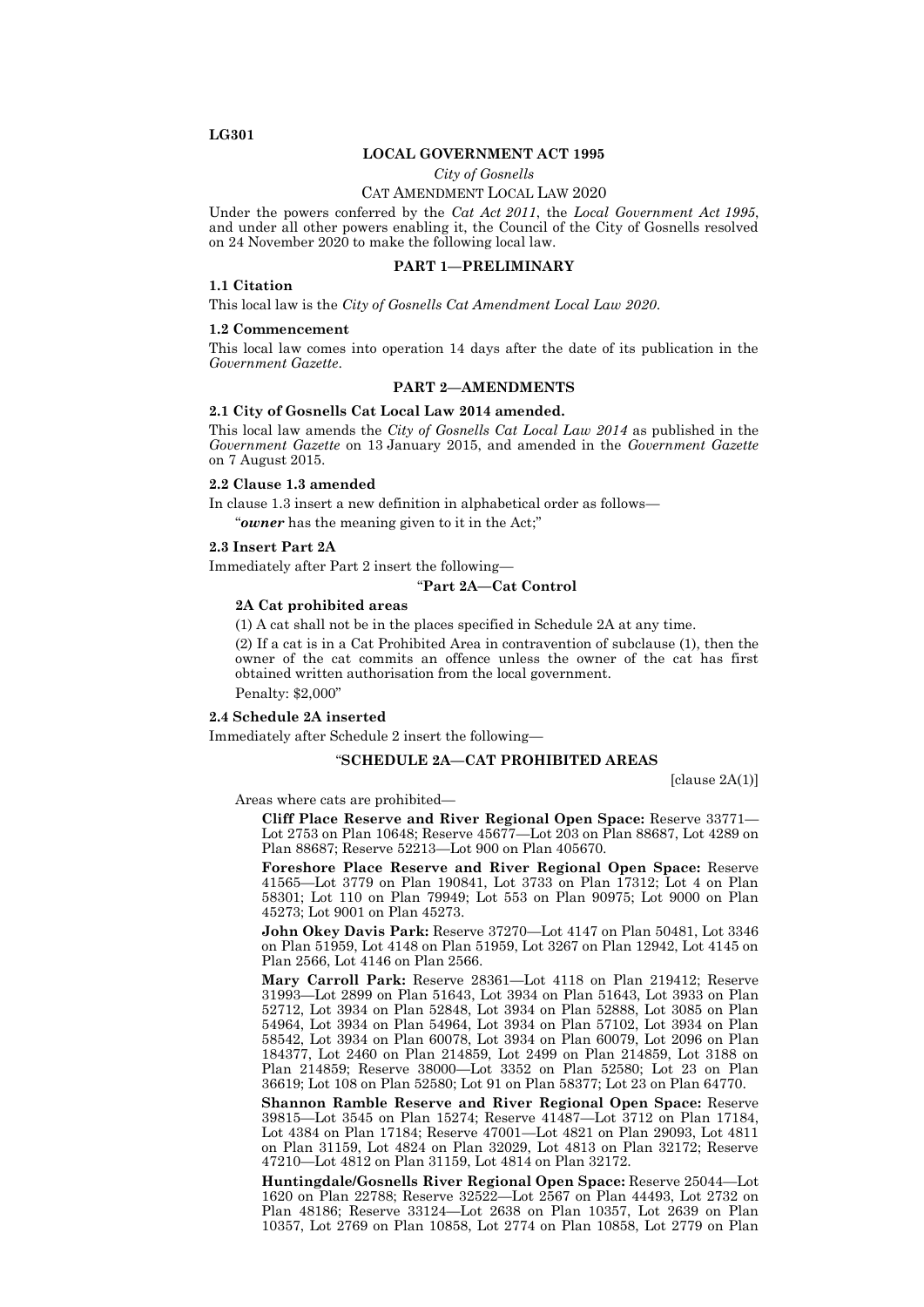11314; Reserve 33667—Lot 2731 on Plan 48186; Reserve 34249—Lot 2840 on Plan 10938; Reserve 34273—Lot 2831 on Plan 11085; Reserve 34989— Lot 2970 on Plan 51778, Lot 4142 on Plan 51778, Lot 3287 on Plan 56973, Lot 3307 on Plan 13510, Lot 3593 on Plan 15189; Reserve 36939—Lot 3236 on Plan 13125; Reserve 37077—Lot 3246 on Plan 59338, Lot 3411 on Plan 64397; Reserve 38683—Lot 3427 on Plan 14372; Reserve 38685—Lot 3953 on Plan 51589, Lot 3984 on Plan 11952, Lot 3426 on Plan 14373; Reserve 39647—Lot 3532 on Plan 15045; Lot 5 on Plan 41332; Lot 99 on Plan 41536; Lot 28 on Plan 44494, Lot 55 on Plan 44494; Lot 165 on Plan 47921, Lot 35 on Plan 48186; Lot 50 on Plan 52674; Lot 90 on Plan 59338, Lot 91 on Plan 59338; Lot 681 on Plan 60810; Lot 102 on Plan 64397; Lot 104 on Plan 70459; Lot 66 on Plan 71439; Lot 304 on Plan 79214; Lot 301 on Plan 79254, Lot 302 on Plan 79254; Lot 306 on Plan 97568; Lot 801 on Plan 75964; Lot 152 on Plan 10858; Lot 75 on Plan 10938; Lot 166 on Plan 11085; Lot 218 on Plan 11314; Lot 87 on Plan 11952; Lot 67 on Plan 12921; Lot 31 on Plan 12946; Lot 679 on Plan 13125; Lot 165 on Plan 14373, Lot 166 on Plan 14373; Lot 1143 on Plan 2566; Lot 1672 on Plan 3314, Lot 1673 on Plan 3314, Lot 1674 on Plan 3314, Lot 1675 on Plan 3314, Lot 1676 on Plan 3314.

**Greater Brixton Street Wetlands:** Reserve 49200—Lot 35 on Plan 32341, Lot 342 on Plan 95477, Lot 807 on Plan 50190, Lot 808 on Plan 50190, Lot 802 on Plan 59983, Lot 48 on Plan 10367, Lot 106 on Plan 3148, Lot 26 on Plan 4647, Lot 31 on Plan 4647; Lot 50 on Plan 4366; Lot 343 on Plan 95477; Lot 803 on Plan 59983, Lot 804 on Plan 59983; Lot 140 on Plan 3380; Lot 9 on Plan 4647; Lot 10 on Plan 4647; Lot 11 on Plan 4647; Lot 12 on Plan 4647; Lot 13 on Plan 4647; Lot 14 on Plan 4647; Lot 15 on Plan 4647; Lot 16 on Plan 4647; Lot 28 on Plan 4647, Lot 77 on Plan 4647; Lot 78 on Plan 4647.

**Kenwick River Regional Open Space North:** Lot 2 on Plan 41793; Lot 1 on Plan 42179; Lot 501 on Plan 71790, Lot 505 on Plan 85002, Lot 506 on Plan 89787, Lot 0 on Plan 9486; Lot 510 on Plan 95752; Lot 111 on Plan 34829; Lot 801 on Plan 418115; Lot 42 on Plan 10367.

**Kenwick River Regional Open Space South:** Reserve 33961—Lot 81 on Plan 96355; Reserve 44350—Lot 4077 on Plan 76134; Lot 50 on Plan 63666; Lot 120 on Plan 96385; Lot 17 on Plan 2976.

**Hester Park and River Regional Open Space:** Reserve 29223—Lot 2149 on Plan 33955; Reserve 32676—Lot 2588 on Plan 46231; Reserve 32677— Lot 3003 on Plan 41749; Reserve 34179—Lot 3879 on Plan 84116, Lot 4761 on Plan 28830; Reserve 34180—Lot 2816 on Plan 11112; Reserve 35022— Lot 2969 on Plan 12060; Reserve 47448—Lot 4760 on Plan 28830; Lot 141 on Plan 46231; Lot 150 on Plan 48023; Lot 3 on Plan 58127; Lot 500 on Plan 67784; Lot 806 on Plan 39690; Lot 69 on Plan 11112; Lot 55 on Plan 11385; Lot 2 on Plan 2499, Lot 3 on Plan 2499, Lot 4 on Plan 2499.

**Maddington River Regional Open Space:** Reserve 32093—Lot 300 on Plan 48681; Reserve 43367—Lot 3914 on Plan 79695; Reserve 45388—Lot 4199 on Plan 20044, Lot 4219 on Plan 20749; Lot 30 on Plan 32343; Lot 50 on Plan 76663; Lot 51 on Plan 76664; Lot 100 on Plan 78993; Lot 24 on Plan 94489; Lot 800 on Plan 48091; Lot 55 on Plan 15320; Lot 56 on Plan 15320; Lot 304 on Plan 2976; Lot 169 on Plan 3047; Lot 170 on Plan 3047; Lot 171 on Plan 3047; Lot 172 on Plan 3047.

**Corriedale Reserve:** Reserve 36197—Lot 3759 on Plan 64126, Lot 3125 on Plan 11997; Lot 3214 on Plan 11997; Lot 3758 on Plan 11997.

**O'Dell Street Reserve and River Regional Open Space:** Reserve 27505—Lot 1963 on Plan 8157; Reserve 28739—Lot 2594 on Plan 45620, Lot 2087 on Plan 8464; Reserve 29744—Lot 311 on Plan 47102; Reserve 30574— Lot 3971 on Plan 35019, Lot 2317 on Plan 38326, Lot 350 on Plan 40416; Reserve 30692—Lot 2327 on Plan 9165; Lot 1 on Plan 48841; Lot 2 on Plan 52716; Lot 105 on Plan 55147; Lot 106 on Plan 55149; Lot 75 on Plan 66110.

**Thornlie River Regional Open Space:** Reserve 26227—Lot 1821 on Plan 7580; Reserve 27924—Lot 1972 on Plan 170868; Reserve 32093—Lot 164 on Plan 11340; Lot 203 on Plan 12942, Lot 2880 on Plan 8816, Lot 2955 on Plan 8816, Lot 2473 on Plan 9830; Reserve 33061—Lot 2633 on Plan 10973; Reserve 33961—Lot 2971 on Plan 51572, Lot 565 on Plan 67741, Lot 2780 on Plan 11341; Reserve 35024—Lot 2967 on Plan 51572; Reserve 37270—Lot 3267 on Plan 12942; Lot 29 on Plan 32343; Lot 32 on Plan 47062; Lot 298 on Plan 11341.

**Thornlie/Gosnells River Regional Open Space:** Reserve 33662—Lot 4155 on Plan 193406; Reserve 33663—Lot 2729 on Plan 11260; Reserve 37270—Lot 3267 on Plan 12942; Lot 800 on Plan 48091; Lot 151 on Plan 11260; Lot 153 on Plan 11260; Lot 201 on Plan 12942.

**SCHEDULE 2A—MAP OF CAT PROHIBITED AREAS**